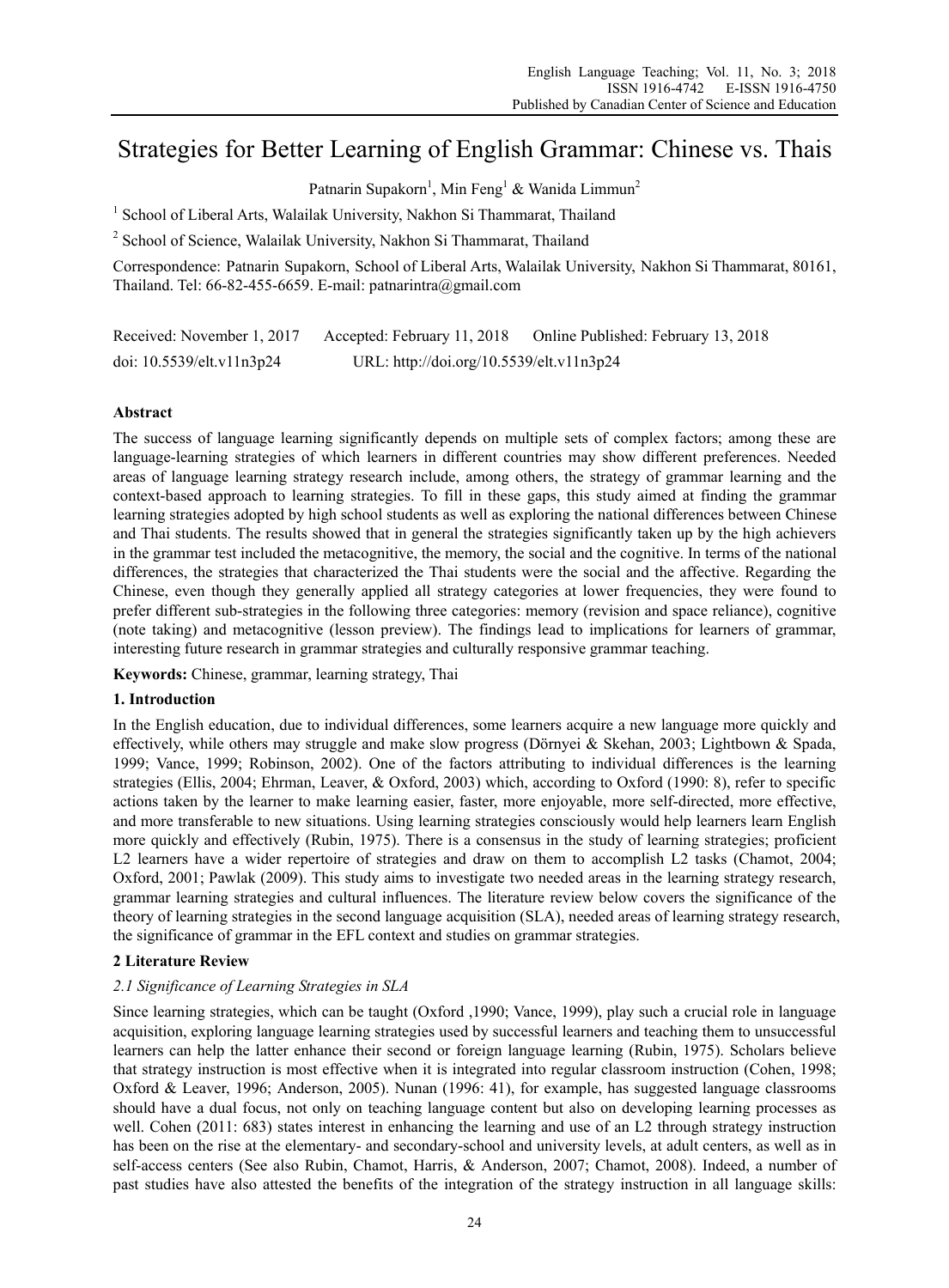listening (O'Malley & Chamot, 1990; Goh, 1997; Vandergrift, 1997, 1999, 2002; Harris & Grenfell, 2008), reading (Zhang, 2008), speaking (Cohen, Weaver, & Li, 1997; Iwai, 2006), writing (Huang, 2007), vocabulary (Chan, 2005), grammar (Morales & Smith, 2008a, 2008b; Cohen, Pinilla-Herrera, Thompson, & Witzig, 2011), and pragmatics (Cohen, 2008; Sykes & Cohen, 2008, 2009).

In terms of grammar learning, scholars propose that the teaching should go beyond the grammatical contents to the process of learning grammatical points (Sharwood Smith, 1993; Ellis, 2002). Larsen-Freeman (2001, 2003) emphasizes the significance of the grammar learning skill development; she proposes it is better to think of teaching the fifth skill area of 'grammaring,' rather than 'grammar.'

#### *2.2 Needed Areas in Learning Strategy Research*

According to Cohen (2011: 695) language learner strategies have played highly varied roles in research and there is still much to do. Recommended further work includes the investigation of grammar strategies and the context-based approach to learners' strategy use.

Although language learning strategy research has become more and more popular in the L2 field since 1970s, learning strategy researchers have not given as much attention to the grammar acquisition as to the other language skills (Anderson, 2005, Pawlak, 2009). Cohen (2011: 689) cited a position paper by Oxford, Lee and Park (2007) on how grammar strategies had largely been ignored in the research literature. Cohen asserts much attention has been on the teaching of grammar, but not so much on how learners learn grammar (690) and concludes that grammar learning strategies are one of the needed work in domains of strategy use (695). Oxford et al. specifically propose collaborative, interdisciplinary research on grammar strategies which they believe will benefit learners everywhere and facilitate the work of L2 teachers and help promote the understanding of how people learn another language (137).

Anderson further proposes that L2 strategy research should also explore the application of L2 strategies in different learning environments (768). In this regards, Griffith (2010: 5) mentions that individuals do not exist in isolation; they are born into a particular nationality/ethnicity/culture and throughout their lives, this very environment will exert an influence on language learning in one way or another.

In order to fill in this gap, this study investigated not only the good learners' grammar learning strategies but also the Chinese's and the Thais' application of grammar learning strategies.

## *2.3 Significance of Grammar in EFL Contexts*

Rubin's (1975) has emphasized the significance of grammar knowledge to the success among good language learners. In language education, a number of scholars refer to grammar as the heart, the core or the frame of language learning (Purpura, 2004; Saaristo, 2015). Wang (2010), for example, states grammar is just like a frame of house; without this framework, good materials and building blocks cannot constitute a solid house. Batstone (1994) states as the learner's distance to the target language grows, like in the context where English is used as a foreign language, grammar becomes more useful; it helps learners be able to shape the order and organization of information more effectively. Duso (2007), cited by Pontarolo (2013), argues that the issue is not whether grammar should be taught but how it can be applied to the foreign language teaching. The results from this study, therefore, help shed some light on useful grammar learning strategies that should be included in the grammar class.

From the learner's perspective, McDonough (2002), who investigated what facilitates the learning of a foreign language, found that 81% of the learners in the study valued the usefulness of grammar practice. Bade (2008) similarly argues that the formal grammar instruction is not only welcomed but in fact demanded by students; the only condition expressed by learners is that grammar teaching should not take precedence over other aspects of language teaching. A successful language learner in Griffiths' study (2010: 13) further reported in an interview that along with many other practices, he spent two to three hours a day working on his grammar. A study carried out by Farjami (2011) also confirms learners' interest in studying grammar because it helps promote their development of language proficiency and language skills.

#### *2.4 Studies on Grammar Strategies*

Foci of past studies on grammar strategies can be classified into 4 categories: the identification of learners' strategies, the relationship between individual differences and the strategy application, the effect of strategy integration in grammar instruction and the relationship between strategy application and achievement.

Attempting to identify good learners' grammar strategies, Fortune (1992) found that the higher level the learners were, the more likely they preferred inductive grammar exercises. Pawlak's study (2008) showed that advanced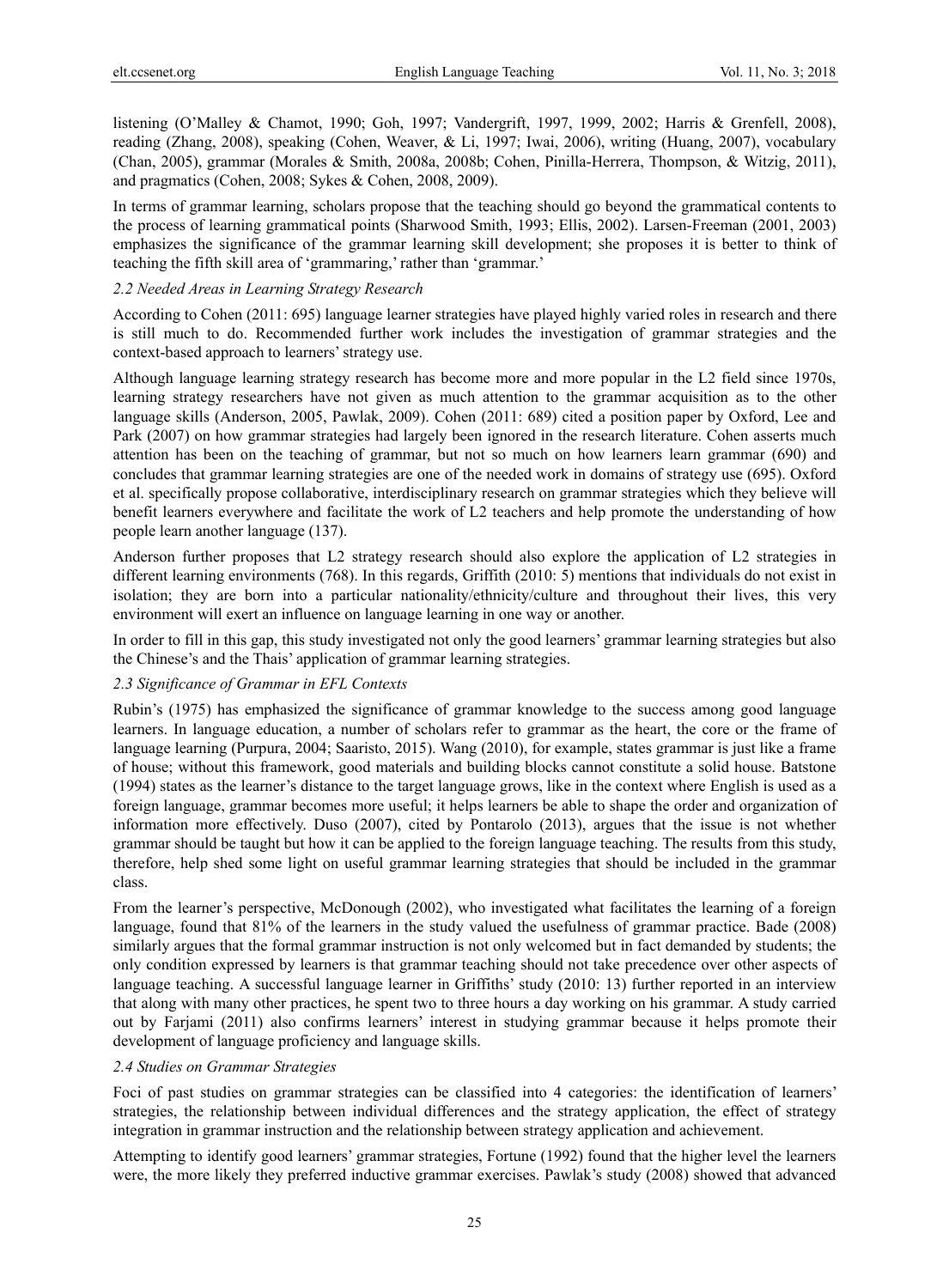Polish EFL learners, employing varied grammar learning strategies but failing to apply grammar structures in communicative tasks, preferred traditional strategies. Bade (2008) reported, based on a study of a 20-week course entitled "English for Living and Working in New Zealand," the following grammar strategies: using time outside of class to practice each grammar point for 10 minutes, trying out grammar forms in their own sentences based on a model sentence, and basing their learning of a grammar point on explicit rules and a text that exemplifies these rules so that they could learn the points accurately. Morales and Smith (2008a) reported highly-motivated students of Spanish used strategies involving mental images in order to remember the correct use of grammatical forms.

Regarding the relationship between learner differences and strategy application, Anderson (2005: 759) mentions more research is needed on the influence of individual differences and language learning. Bayou (2015), who studied the influence of gender on grammar learning strategies applied by grade 11 students, provides a sample study in this needed area. However, it was found that there was no significant relationship between gender and grammar strategy application.

There were also studies on the effectiveness of strategy instruction in grammar learning. Morales and Smith (2008b) showed that 113 American university students of Spanish with brief exposure to visual images associated with the uses of *ser* and *estar* showed a greater improvement in their ability to distinguish the correct use of each verb than did the 90 students in the control group who did not get exposure to visual images to help in learning the distinction. Cohen, Pinilla-Herrera, Thompson, and Witzig (2011) similarly found that learners of Spanish grammar, having been exposed to over 70 grammar strategies on a website suggested by successful learners, benefited greatly from the use of the website.

Another group of scholars investigated the relationship between the grammar strategy application and learning achievement. Some reported a negative correlation between the two factors (Tilfarlioğlu, 2005; Pawlak, 2009); others reported a positive relation (Mystkowska-Wiertelak, 2008).

## **3. Method**

#### *3.1 Research Questions*

In order to fill in the gap of research in grammar strategies and the need for the context-based approach to the field of learning strategy, the present study aims at answering the following 4 questions:

(1) What strategies do the higher and lower achievement learners apply in their English grammar learning?

(2) Do the Chinese and the Thai higher achievement learners apply the grammar learning strategies similarly or differently?

(3) Do the Chinese and the Thai lower achievement learners apply the grammar learning strategies similarly or differently?

(4) Are there any strategies that typically distinguish Chinese from Thais?

## *3.2 Subjects*

The subjects in the study were 168 grade 11 students: 91 Chinese and 77 Thais. The subjects were grouped into three proficiency levels: higher, intermediate and lower. However, this study focused only on the higher and lower achievers' grammar learning strategies.

#### *3.2 Instruments*

Two research instruments, as detailed below, are a grammar proficiency test and a questionnaire on grammar learning strategies.

In order to categorize the subjects into higher, intermediate and lower achievement learners, the researchers developed a 60-item grammar proficiency test, covering those basic aspects required for the formation of sentences in English: the use of the noun and the pronoun in the subject, the use of finite verb forms in the predicate, the use of the non-finite verb forms, the use of the modifiers, the use of connectives, and the use of the punctuation marks and capitalization. The test lasted for 60 minutes, so the average time for each item was one minute. In order to ensure the reliability and the validity of the test, the researcher had piloted it with a group of 49 Chinese and 43 Thai grade 11 students who were studying at other high schools. The Cronbach's alpha reliability of the test was 0.753.

The questionnaire in this study consisted of two parts. Part 1 contained questions eliciting the participant's background information (e.g., gender, nationality). Part 2 was a 30-item grammar learning strategy questionnaire based on Oxford's (1990) Strategy Inventory for Language Learning (SILL), covering the following six parts: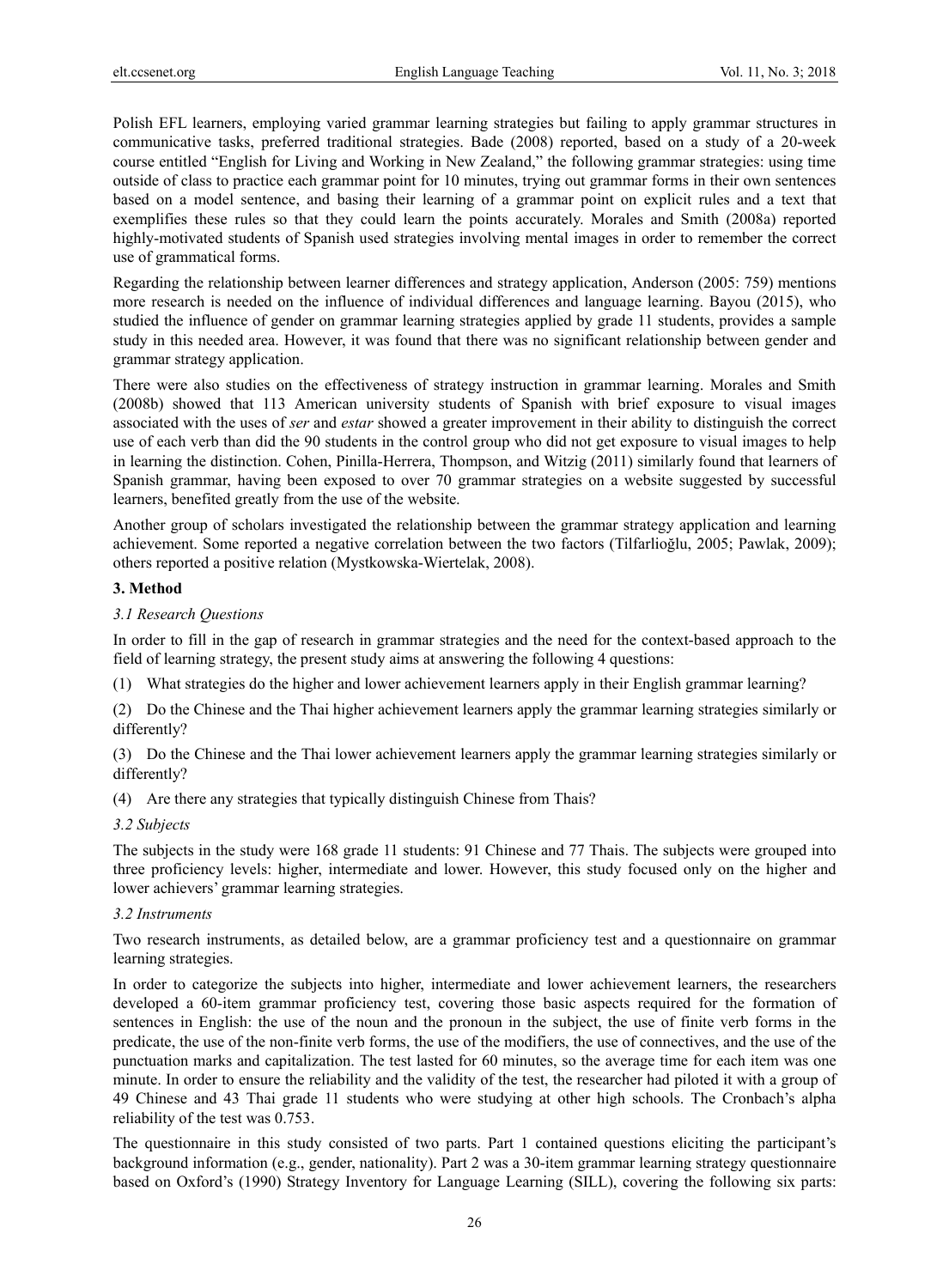the memory category, the cognitive category, the compensation category, the metacognitive category, the affective category and the social category. The subjects answered each item by rating on a 5-point Likert-scale, ranging from 1 (never or almost never true of me) to 5 (always or almost always true of me).

In order to avoid any misunderstandings and ensure the result accuracy, the questionnaire had been translated into Chinese and Thai for the Chinese and the Thai subjects respectively. The Thai translation was done by the main correspondent of the study, a native Thai and the Chinese translation by a native Chinese co-researcher. The two versions of the questionnaire were piloted to the similar groups of 49 Chinese and 43 Thai grade 11 students who took the piloted grammar test. The Cronbach's alpha reliability of the Chinese version was 0.848, and the Thai version was 0.899.

#### **4. Results**

#### *4.1 Analysis*

Based on the grammar test scores, the 168 subjects were first categorized into three groups: 47 higher achievers (65-100%), 58 intermediate achievers (50-64%) and 63 lower achievers (0-49%). The study specifically focused on the higher and the lower achievers.

Next, to investigate the application of the grammar learning strategies between the higher and the lower achievers, the means scores of the overall strategy use and of each of the six strategy categories were calculated, adapted from Oxford's SILL average analysis (1990), displayed below.

| Range of Means | Interpretation               |
|----------------|------------------------------|
|                |                              |
| $4.5 - 5.0$    | always or almost always used |
| $3.5 - 4.4$    | often used                   |
| $3.1 - 3.4$    | sometimes used               |
| $2.5 - 3$      |                              |
| $1.5 - 2.4$    | seldom used                  |
| $1.0 - 1.4$    | never or almost never used   |
|                |                              |

In order to learn the differences between the higher and the lower achievers as well as between the Thais and the Chinese, the independent sample T-test was run to find out the strategy categories that were applied significantly differently. The .05 level of statistical significance was set at all statistical tests in the study. Then, in order to prioritize the strategy categories with the significant difference, the degree of the means difference of each of the six strategy categories was calculated. Specifically, the independent sample T-test was first applied to find out the strategies categories that strongly differentiated the focused groups of comparison and the degree of means difference was next applied to rank the strategy categories with the strongest power of the differentiation to the lower ones.

Finally, to identify learning strategies that differentiated the Thais from the Chinese, the sub-strategies of the categories of significant difference were further compared.

## *4.2 Findings*

#### 4.2.1 Higher vs. Lower Achievers' Learning Strategies

Table 1 shows that the higher achievers applied the grammar learning strategies significantly more frequently than the lower achievers both in terms of the overall strategy use and of each of the six strategy categories.

Regarding the ranking of the six strategy categories, both the higher and the lower achievers applied the compensation strategy category most frequently. This might be because both Chinese and Thai students are learners of English as a foreign language, for whom guessing is a natural part of the acquisition of foreign languages. This finding was in line with many past studies (Sun, Mantero & Summers, 2014) which revealed that compensation strategies were the most frequently used among the six strategy categories. According to Oxford (1990: 47), compensation strategies, one of the most important strategy categories for beginning and intermediate language learners, enable learners to use the language for either comprehension or production despite limitations in knowledge of grammar and, especially, of vocabulary.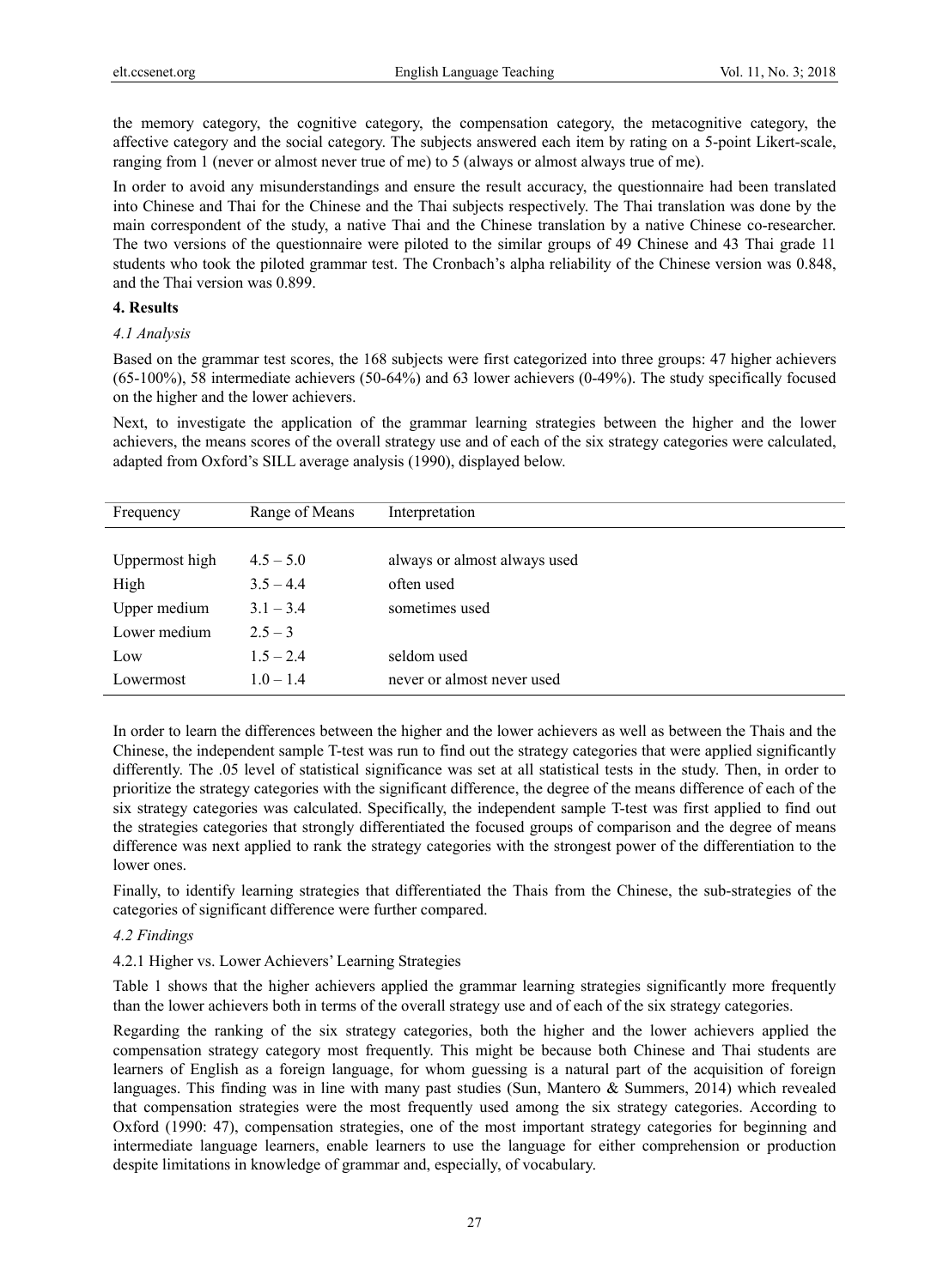|                | Strategy      | Higher achievers |           | Lower achievers |           |       |     |         |
|----------------|---------------|------------------|-----------|-----------------|-----------|-------|-----|---------|
| Rank           | categories    | Means            | <b>SD</b> | Means           | <b>SD</b> |       | df  | P-value |
|                | Compensation  | 3.44             | .47       | 2.95            | .31       | 4.786 | 108 | $.000*$ |
| 2              | Metacognitive | 3.35             | .31       | 2.68            | .23       | 4.650 | 108 | $.000*$ |
| 3              | Memory        | 3.25             | .07       | 2.6             | .18       | 2.778 | 108 | $.000*$ |
| $\overline{4}$ | Cognitive     | 3.24             | .39       | 2.66            | .50       | 4.879 | 108 | $.000*$ |
| 5              | Social        | 3.23             | .44       | 2.59            | .33       | 3.559 | 108 | $.000*$ |
| 6              | Affective     | 2.97             | .60       | 2.45            | .39       | 4.282 | 108 | $.000*$ |
|                | Overall       | 3.25             | .16       | 2.65            | .17       | 5.278 | 108 | $.000*$ |

Table 1. Grammar learning strategies of the higher and the lower achievers

 $*_{p<0.05}$ .

However, in order to learn characteristics that distinguish the good learners from the weak ones, it is necessary to find out the differences in the application of the grammar learning strategies through the comparison of the means difference which is displayed in the bar graph below.



Figure 1. Means differences – Higher vs. lower achievers

Figure 1 shows that the order of the six strategy categories based on the means difference values from the greatest to the smallest is the metacognitive strategies  $(0.67)$ , the memory strategies  $(0.65)$ , the social strategies (0.64), the cognitive strategies (0.58), the affective strategies (0.52) and the compensation strategies (0.48). The greatest difference between the higher and the lower achievers lies in the use of the metacognitive strategies and the smallest difference lies in the use of the compensation strategies. The greater the means difference a strategy category shows, the better indicator it is to distinguish the higher achievers from the lower achievers. Based on the figure above, the following four categories including the metacognitive, the memory, the social, and the cognitive should be better indicators for better learners than the affective and the compensation.

In conclusion, even though the independent sample T-test, as displayed in Table 1, shows that the higher achievers applied all of the six strategy categories significantly more frequently than the lower achievers. The comparison of the means differences of the six strategy categories between the higher achievers and the lower achievers reveals that the strategy categories that better distinguished the higher achievers from the lower achievers in this study should be those with the means difference greater than 0.5, including the metacognitive, the memory, the social and the cognitive.

The fact that the application of the metacognitive strategies category was the one with the greatest difference between the higher and the lower achievers in this study supports Anderson's hypothesis on a hierarchy of language learning strategies (2005: 766); Anderson believes that the metacognitive strategies play a more significant role because once a learner understands how to regulate his or her own learning through the use of strategies, language acquisition should proceed at a faster rate. Similarly, Cohen (2011: 683) states good learners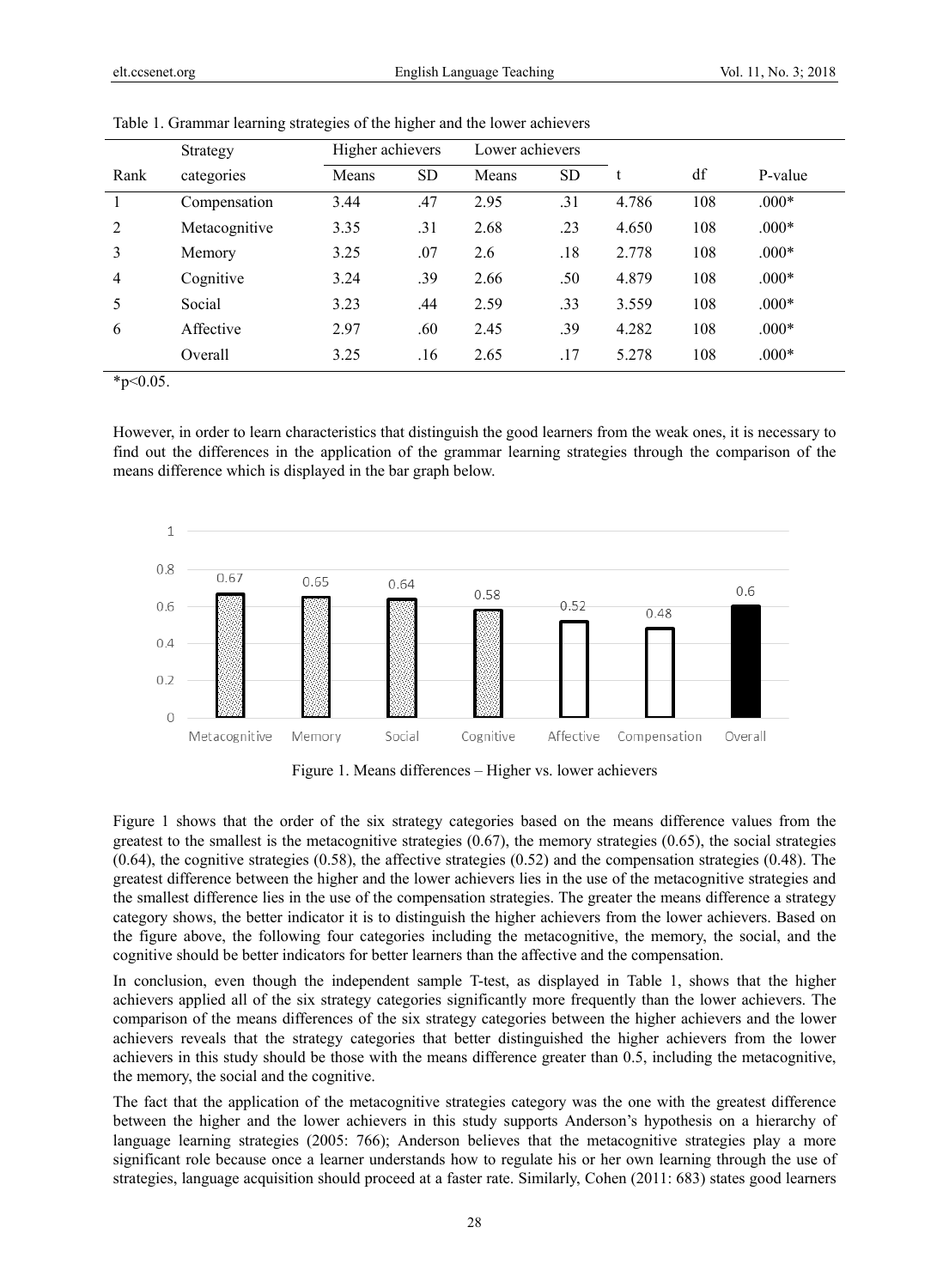use a variety of strategies to accomplish what they accomplish, especially metacognitive ones. The significant role of the metacognitive strategies on the success of L2 learning is supported by a number of scholars (Anderson, 2008, O'Malley & Chamot, 1990, Skehan, 1989, Vandergrift, 2002, Vann & Abraham, 1990 and Wenden, 1998). Likewise, Griffiths (2010: 8), in her qualitative study of two successful language learners, found that one of her subjects opted so emphatically for the group of strategies related to the ability to manage the learning process, which many writers consider typical of successful learners; the other one took a lot of initiatives in her English study.

4.2.2 Chinese vs. Thai Higher Achievers

|               | J<br>J                |           | $\check{ }$         |           |       |    |         |
|---------------|-----------------------|-----------|---------------------|-----------|-------|----|---------|
| Strategy      | <b>Higher Chinese</b> |           | <b>Higher Thais</b> |           |       |    |         |
| categories    | Means                 | <b>SD</b> | Means               | <b>SD</b> | t     | df | P-value |
| Memory        | 2.80                  | .48       | 3.39                | .17       | 2.026 | 44 | $.049*$ |
| Cognitive     | 2.71                  | .75       | 3.40                | .34       | 2.697 | 44 | $.010*$ |
| Compensation  | 3.00                  | .51       | 3.57                | .45       | 1.380 | 44 | .175    |
| Metacognitive | 3.02                  | .20       | 3.45                | .38       | 1.090 | 44 | .282    |
| Affective     | 2.42                  | .41       | 3.14                | .66       | 2.399 | 44 | $.021*$ |
| Social        | 2.62                  | .37       | 3.42                | .47       | 2.549 | 44 | $.041*$ |
| Overall       | 2.76                  | .23       | 3.40                | .16       | 3.505 | 45 | $.010*$ |
|               |                       |           |                     |           |       |    |         |

| Table 2. Grammar learning strategies of Chinese and Thai higher achievers |  |
|---------------------------------------------------------------------------|--|
|                                                                           |  |

 $*p<0.05$ .

Table 2 shows that the Thai higher achievers applied the grammar-learning strategies more frequently than the Chinese higher achievers both in terms of the overall strategy application and in terms of each of the six strategy categories. However, there were significant differences in the use of memory, cognitive, affective, and social strategies.

A further analysis with the means difference, as displayed in the bar graph below, showed that among the four strategy categories with the significant difference, the social category displayed the greatest gap between the high Thais and Chinese, followed by the affective, the cognitive and the memory categories.



In conclusion, the analysis shows that the higher Thais differed from the higher Chinese in the following four categories ordered from the one with the greatest means difference to the lower: the social, the affective, the cognitive and the memory.

4.2.3 Chinese vs. Thai Lower Achievers

Table 3 above shows that, similar to what was found among the higher achievers, the Thai lower achievers applied all categories of the grammar learning strategies at a higher frequency than the Chinese counterparts.

The independent t-test revealed that overall the lower Thais applied the grammar-learning strategies significantly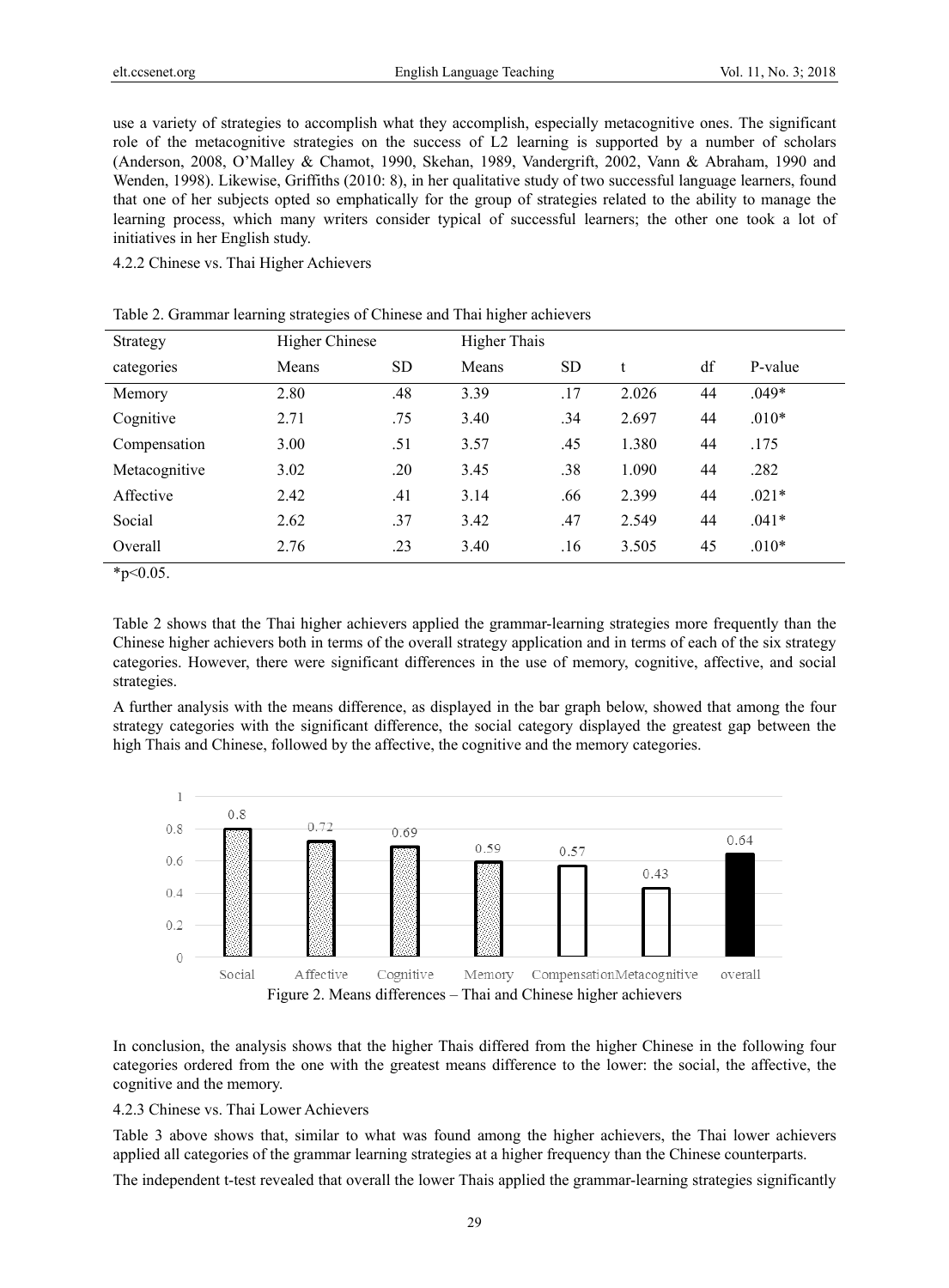more frequently than the Chinese counterparts. In term of each of the six strategy categories, significant differences were found in the use of the metacognitive, social and affective categories.

| Strategy      | Lower Chinese |           | Lower Thai |           |       |    |         |
|---------------|---------------|-----------|------------|-----------|-------|----|---------|
| categories    | Means         | <b>SD</b> | Means      | <b>SD</b> | t     | df | P-value |
| Compensation  | 2.87          | .32       | 3.29       | .29       | 1.287 | 60 | .203    |
| Cognitive     | 2.61          | .60       | 2.87       | .30       | 1.162 | 60 | .250    |
| Metacognitive | 2.58          | .19       | 3.10       | .46       | 2.219 | 60 | $.030*$ |
| Social        | 2.56          | .38       | 3.15       | .33       | 2.980 | 60 | $.004*$ |
| Memory        | 2.52          | .19       | 2.93       | .23       | 1.702 | 60 | .094    |
| Affective     | 2.33          | .31       | 2.95       | .73       | 2.568 | 60 | $.013*$ |
| Overall       | 2.56          | .18       | 3.05       | .18       | 2.751 | 61 | $.008*$ |

Table 3. Grammar learning strategies of Chinese and Thai lower achievers

 $*_{p<0.05}$ .

To further check the degree of the difference of each of the six strategy categories, the means difference was analyzed, showing that, as displayed in Figure 3, the strategy categories with the means difference greater than 0.5 were the affective, the social and the metacognitive. These three strategy categories with the great means differences matched those three analyzed through the independent t-test.



Figure 3. Means differences – Thai and Chinese lower achievers

In conclusion, the comparison of the lower achievers shows that the Thai lower achievers applied the following three strategy categories at a higher frequency than the Chinese lower achievers: the affective, the social and the metacognitive.

#### 4.2.4 Chinese's vs. Thais' Learning Strategies

In order to find out the characteristics that distinguished the Thai learners from the Chinese, the investigation attempted to uncover features that only the higher and the lower Thais similarly shared but not the Chinese as well as only those that the higher and lower Chinese similarly adopted but not the Thais.

In this section, the application of the sub-strategies under all of the strategy categories of significant difference was further analyzed to learn more about the differences between the Thais and the Chinese.The analyses in (4.2.2) and (4.2.3) show that the strategy categories that strongly differentiated the higher Thais from the higher Chinese were the social, the affective, the cognitive and the memory and those that strongly differentiated the lower Thais from the lower Chinese were the affective, the social and the metacognitive. Therefore, the social and the affective strategy categories, which were applied at a significantly higher frequency by both the higher and lower Thais than the Chinese, were the ones that characterized the Thai students. The order of the analysis starts from the two strategy categories: the social and the affective, which the Thais students applied significantly more frequently than the Chinese students. Then, the analysis continued with the application of the sub-strategies of the other two strategy categories that significantly differentiated the higher Thais from the higher Chinese: the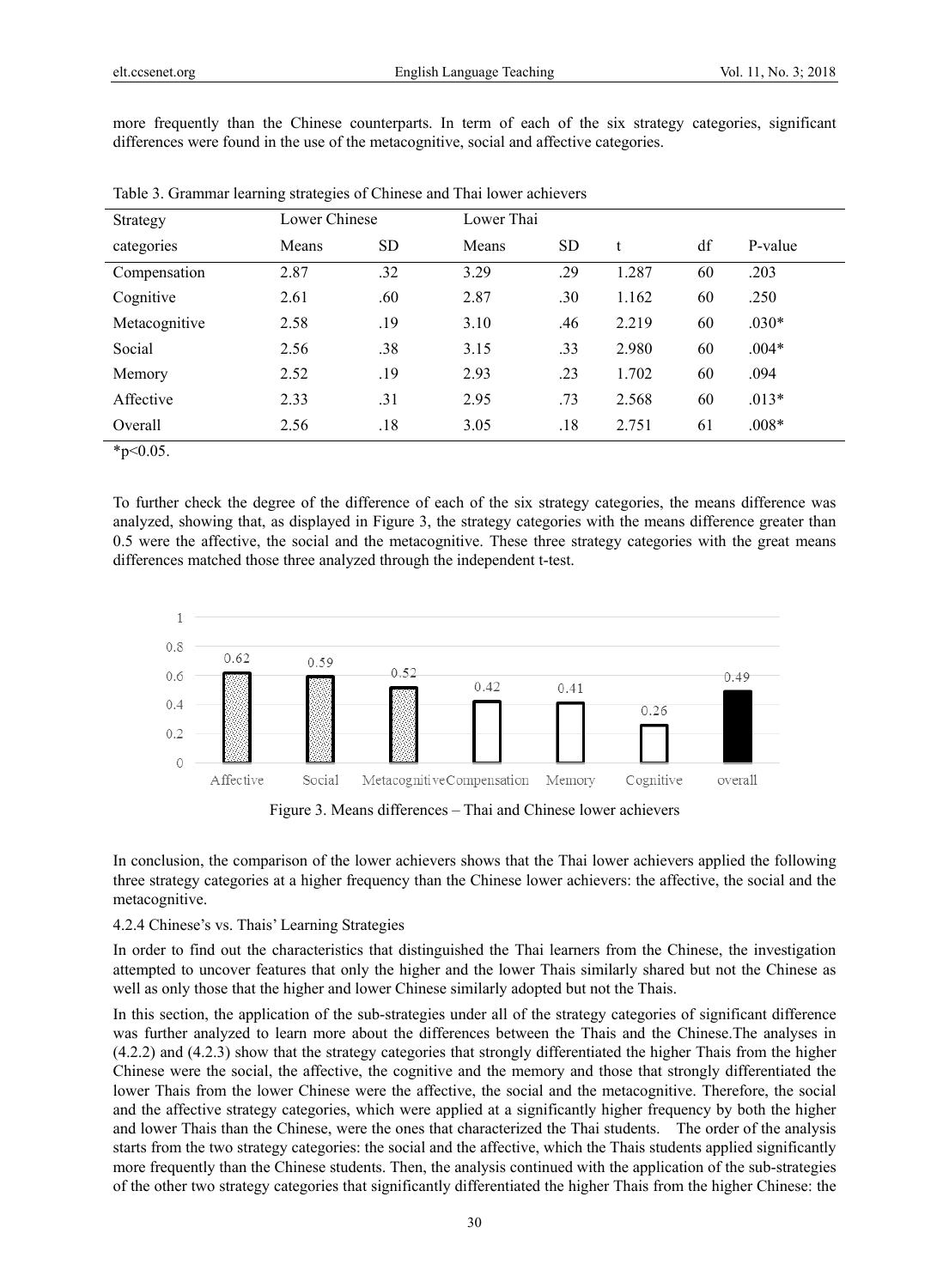cognitive and the memory. Finally, the investigation ended with the other strategy category that significantly differentiated the lower Thais from the lower Chinese: the metacognitive.

As displayed in Figures 4 and 5, a comparison of the difference of the means of the social sub-strategies shows that both the higher and lower Thais similarly applied two social sub-strategies at a highly greater frequency than the Chinese; the means difference of these two social sub-strategies was  $\geq 0.7$ : the social sub-strategy #30 (asking teachers for learning methods) and the social sub-strategy #29 (consulting better learners).







Figure 5. Means comparison of social sub-strategies – Lower Thais vs. Chinese

Based on the means difference comparison, the social sub-strategies that characterized the Thais were their significantly higher tendency to consult teachers and better learners to improve their grammar learning methods.

The comparison of the means of the application of the affective sub-strategies showed that both the higher and lower Thais applied all of the affective sub-strategies at a higher frequency than the Chinese. However, both the higher and lower Thai achievers applied two affective sub-strategies with the means difference close to 1 and over: the affective sub-strategy #25 (self-encouragement) and the affective sub-strategy #21 (relaxation).

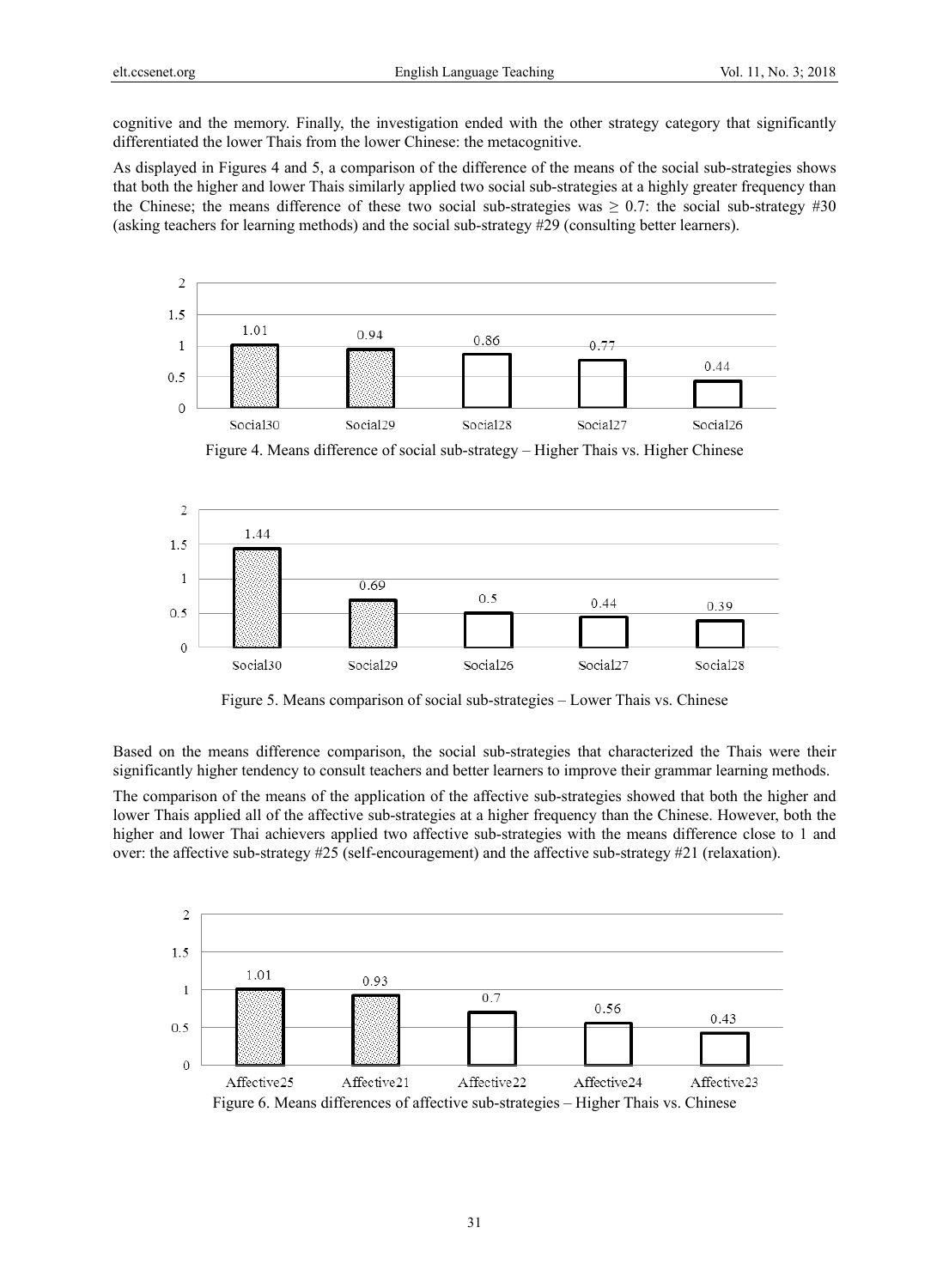

Therefore, the Thai students were significantly better than the Chinese to deal with their negative feeling of learning grammar; furthermore, they relatively had a higher level of self-encouragement and of emotional management.

Earlier, as displayed in Table 2 above, the independent sample T-test showed that in comparison to the higher Chinese, the higher Thais were better users of the cognitive strategy category. A further comparison of the difference of the means of the cognitive sub-strategies, applied by the higher Thais/Chinese and by the lower Thais/Chinese, showed a similarity shared by the Thais and by the Chinese. The former, both the higher and lower achievers, applied the cognitive sub-strategy #10 (using tables to learn grammar) much more frequently than the latter (The means difference was around 1 for both higher and lower Thais). The Chinese, on the other hand, both the higher and the lower Chinese, applied the cognitive sub-strategy #9 (note taking) more frequently than the Thais.



Figure 8. Means differences of cognitive sub-strategies – Higher Thais vs. Chinese



Figure 9. Means differences of cognitive sub-strategies – Lower Thais vs. Chinese

The comparison of the difference of the means of the cognitive sub-strategies, therefore, showed that the Thais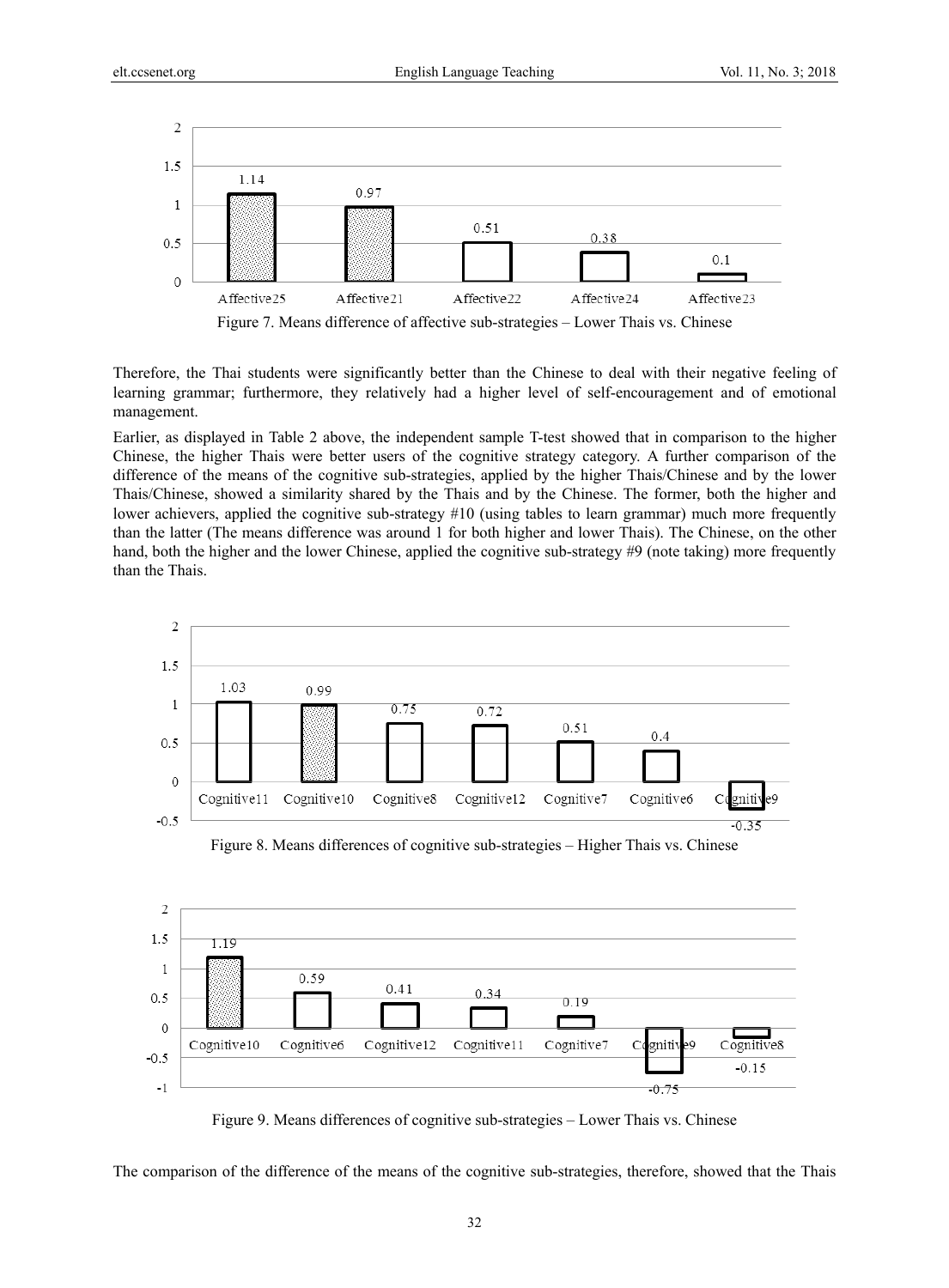relied significantly more on the use of tables to enhance their grammar knowledge; however, the Chinese preferred note taking.

The memory strategy category was the other one that significantly differentiated the higher Thais from the higher Chinese. The comparison of the difference of the means of the memory sub-strategies applied by the higher Thais vs. the higher Chinese and the lower Thais vs. the lower Chinese, showed that both the higher and lower Thais were better users of the memory sub-strategy #1 (mind-mapping) than the Chinese; the means difference of the memory sub-strategy #1 was around 0.7.







However, for the memory strategy category, a further comparison of the means ranking, as displayed in Table 4 and Table 5, revealed an interesting cultural preference. While both the higher and lower Chinese placed the memory sub-strategy #5 (revision) at the top application frequency, the Thais, both the higher and lower achievers, placed it toward the least application frequency. In fact, the latter preferred the memory sub-strategy #1 (mind mapping) and the memory sub-strategy #4 (mental images).

| Order of            |                                                                                                                                              | High<br>Chinese | Order of            | High<br>Thais |
|---------------------|----------------------------------------------------------------------------------------------------------------------------------------------|-----------------|---------------------|---------------|
| strategies          | Description                                                                                                                                  | Means           | strategies          | Means         |
| Memory <sub>5</sub> | I review the grammar rules and structures very<br>often.                                                                                     | 3.36            | Memory1             | 3.53          |
| Memory3             | I remember new grammar rules or structures by<br>remembering their location on the page, on the<br>board, or on a street sign.               | 3.18            | Memory <sub>2</sub> | 3.5           |
| Memory1             | I think of relationships between the grammar rules<br>or structures that I have already known and the new<br>ones I just learn.              | 2.82            | Memory4             | 3.5           |
| Memory4             | I remember a new grammar rule or a structure by<br>making mental picture of a situation in which the<br>rule or the structure might be used. | 2.36            | Memory <sub>5</sub> | 3.25          |
| Memory <sub>2</sub> | I write sentences with new grammar rules or 2.27<br>structures so I can remember them easily.                                                |                 | Memory3             | 3.17          |

Table 4. Memory strategies – Chinese high achievers vs. Thai high achievers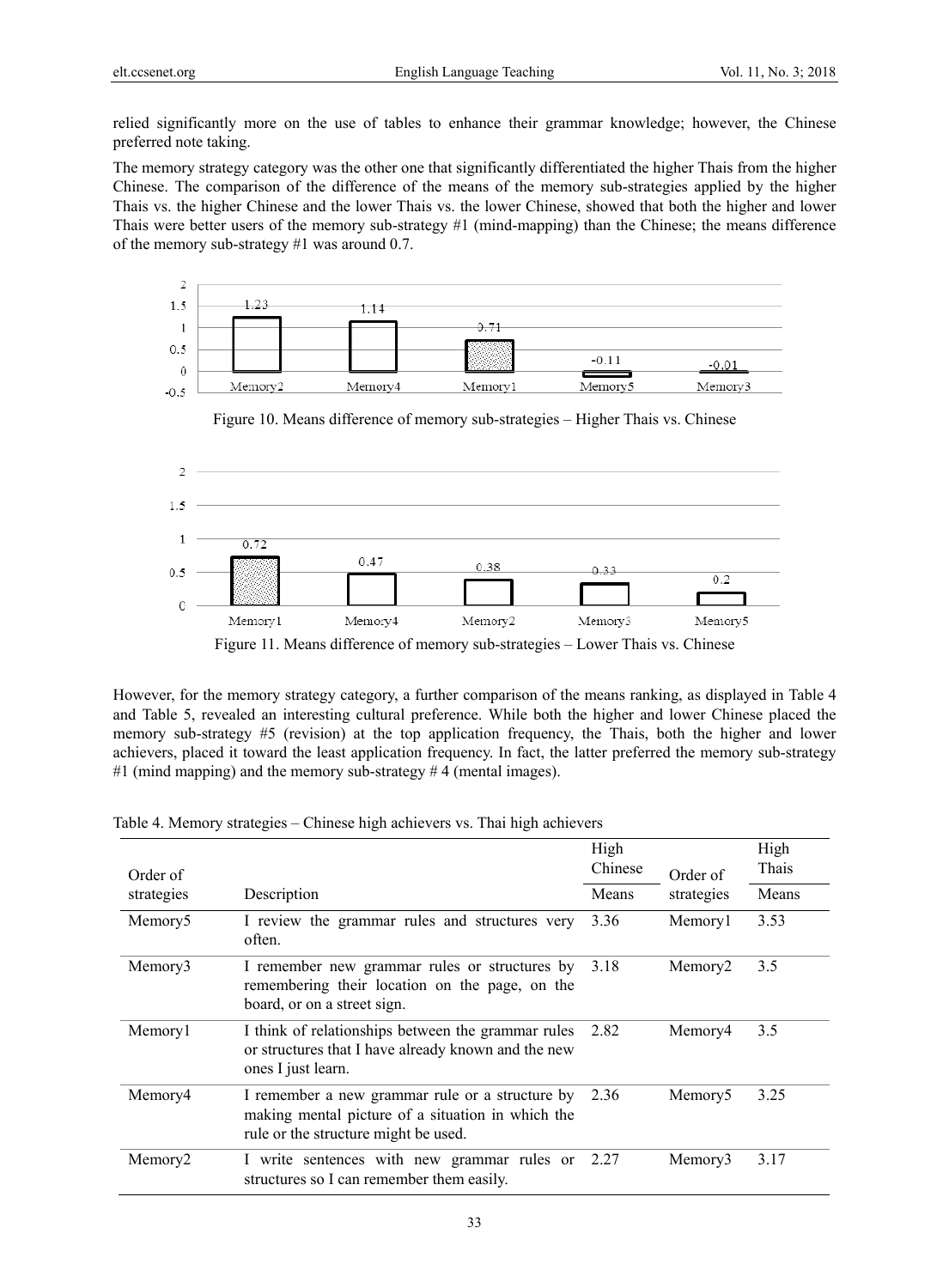| Order of            |                                                                                                                                              | Low<br>Chinese | Order of            | Low<br>Thais |
|---------------------|----------------------------------------------------------------------------------------------------------------------------------------------|----------------|---------------------|--------------|
| strategies          | Description                                                                                                                                  | Means          | strategies          | Means        |
| Memory3             | I remember new grammar rules or structures by<br>remembering their location on the page, on the<br>board, or on a street sign.               | 2.84           | Memory1             | 3.17         |
| Memory <sub>5</sub> | I review the grammar rules and structures very<br>often.                                                                                     | 2.47           | Memory3             | 3.17         |
| Memory1             | I think of relationships between the grammar rules<br>or structures that I have already known and the new<br>ones I just learn.              | 2.45           | Memory4             | 2.92         |
| Memory4             | I remember a new grammar rule or a structure by<br>making mental picture of a situation in which the<br>rule or the structure might be used. | 2.45           | Memory <sub>2</sub> | 2.75         |
| Memory <sub>2</sub> | I write sentences with new grammar rules or 2.37<br>structures so I can remember them easily.                                                |                | Memory <sub>5</sub> | 2.67         |

#### Table 5. Memory strategies – Chinese low achievers vs. Thai low achievers

Therefore, the means ranking comparison further revealed that the Thais and the Chinese had different preferences of the memory strategies. The former preferred the technique of mind mapping; the latter preferred the revision technique.

The independent sample T-test showed that the metacognitive strategy category was a strong feature that differentiated the lower Thais from the lower Chinese. A further comparison of the difference of the means of the metacognitive sub-strategies revealed an interesting cultural diversion. From Figure 12 and Figure 13, it can be seen that both the higher and lower Thais applied the metacognitive sub-strategy #17 (learning grammar rules through the receptive skills) at a much greater frequency than the Chinese. On the other hand, both the higher and lower Chinese applied only 1 metacognitive sub-strategy, #15 (lesson preview), at a higher frequency than the Thais.







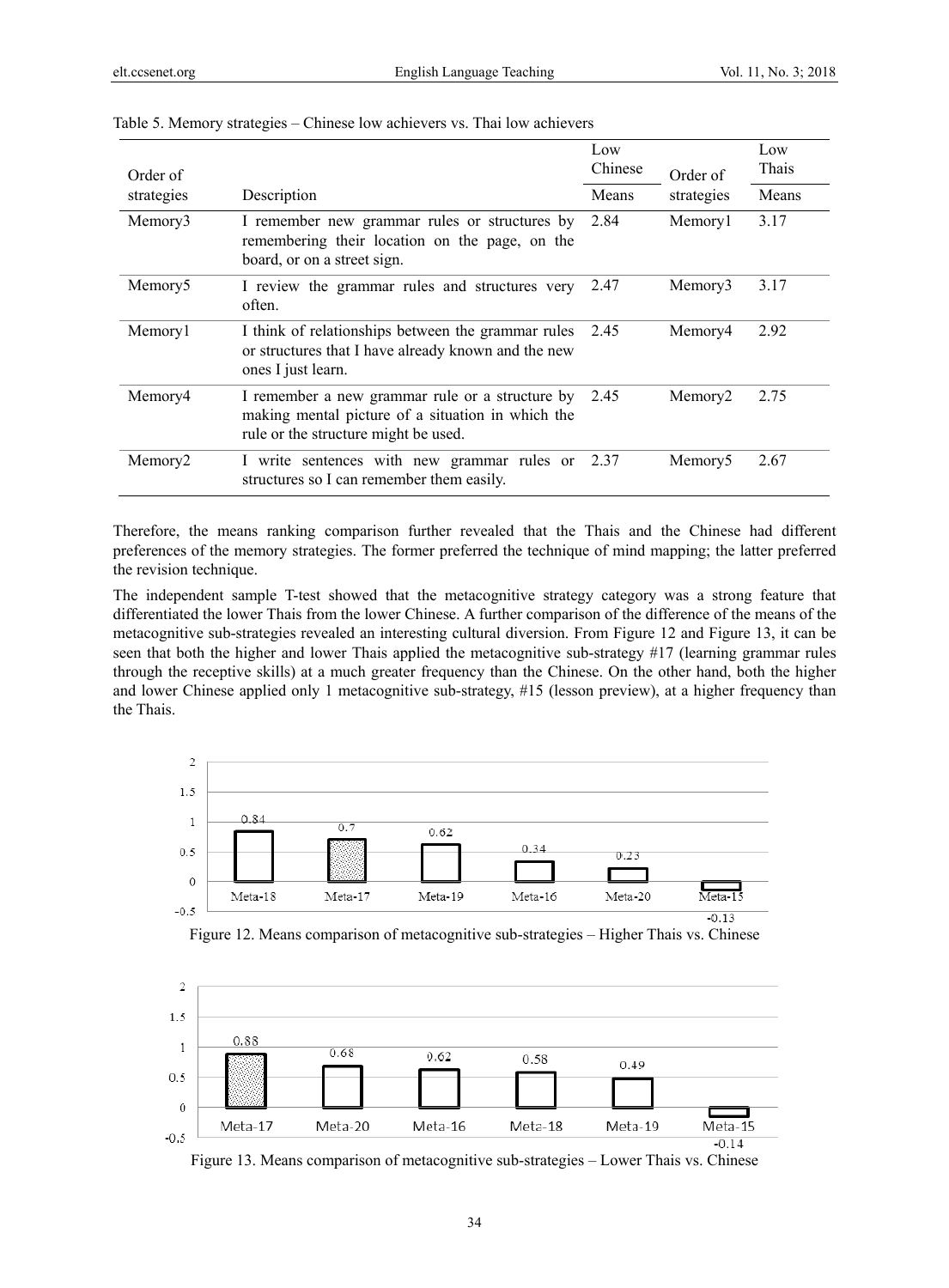Therefore, we can say that in general the Thais were better users of the metacognitive strategy category. However, the comparison of the metacognitive sub-strategies revealed that the Thais and the Chinese had different metacognitive preferences. The former preferred to learn new grammar rules through the receptive skills of listening and reading; the latter relied more on the lesson preview than the Thais.

#### **5. Conclusion**

#### *5.1 Major findings*

This study investigated English grammar learning strategies employed by both high and low achievement high school students and compared the grammar learning strategies applied by the Chinese and the Thais.

The results showed that of all the six strategy categories, those that best distinguished the higher achievers from the lower achievers were the following four: the metacognitive, the memory, the social, and the cognitive strategy categories.

Meanwhile, the national comparison of the Chinese and the Thais showed that the two strategy categories that strongly distinguished the Thais from the Chinese in this study were the social and the affective strategy categories. Specifically, regarding the application of the social strategies, the Thais relied highly on teachers and better learners for grammar learning methods. Moreover, in terms of the application of the affective strategies, the Thais also were highly better than the Chinese in terms of self-encouragement and relaxation.

A further comparison of the sub-strategies of the other two strategy categories that significantly differentiated the higher Thais from the higher Chinese – the cognitive and the memory – also revealed some interesting cultural variations. In terms of the cognitive strategies, while the Thais preferred to use tables to learn new grammar rules, the Chinese preferred note taking. Concerning the memory strategies, while the Thais relied on mental images to retain their grammar knowledge, the Chinese depended more on the revision.

Finally, a comparison of the sub-strategies of the other category that significantly differentiated the lower Thais from the lower Chinese – the metacognitive – showed that while the Thais made a highly more frequent access to the receptive skills to learn new grammar rules, the Chinese made more effort on the lesson preview.

#### *5.2 Implications*

The implications from this study are threefold: grammar learning strategies recommendations, suggestions for future research and a context sensitive insight for the grammar instruction.

Based on the results of this study, English learners of grammar may consider developing the four grammar learning strategies applied by the higher achievers in this study: the metacognitive, the memory, the social and the cognitive. In terms of the metacognitive strategies, the Thai higher achievers in this study reinforced their knowledge of the grammar rules through both the receptive and the productive skills; moreover, they also monitored their mistakes. In addition, because part of the learning of grammar involves the ability to remember rules, learners should also develop the memory strategies; suggested memory strategies by higher achievers from this study include the mind-mapping and the mental image techniques. A suggested social strategy to improve the grammar knowledge is learning how to learn grammar from teachers and better learners. To promote the grammar knowledge through the cognitive strategies, learners may try to understand English grammar through the comparison with L1 and summarize the acquired grammar knowledge in tables or diagrams.

The results from this study suggest an area for future research which should investigate whether the inclusion of learning activities that enhance learners' metacognition, memory, social engagement and cognition will help improve learners' grammar knowledge. Moreover, future studies on the comparison of achievement among grammar learners in four groups of different treatments of the grammar-learning strategies applied by the higher achievers in this study (metacognitive, memory, social and cognitive) are also interesting.

Moreover, Oxford (1996: xi) believes cultural background affects strategy choice. Similarly, Tomlinson (2005: 138) states, cultural norms can determine learning behavior. A concrete example was provided by Gao's study of 14 Chinese learners of English (2005), which reported that popular language learning discourses, assessment methods, and influential agents (including teachers, experts, friends, and family members) had an influence on the learners' frequency and choice of strategy use in China; moreover, strategy patterns changed when the learners moved to England. Gao further elaborated that some learners stopped their uses of memorizing, note taking, and regular reviewing strategies to retain new words; instead they relied on using more social strategies to guess, acquire and apply meanings of new words in actual conversations. In this regard, a number of scholars currently agree that cultural contexts are an important factor for the design of language education (Coleman, 1996; Duquette, 1995, Holliday, 1994; Stubbs, 2000; Padwad, 2002). McKay (1992: 47), for example, believes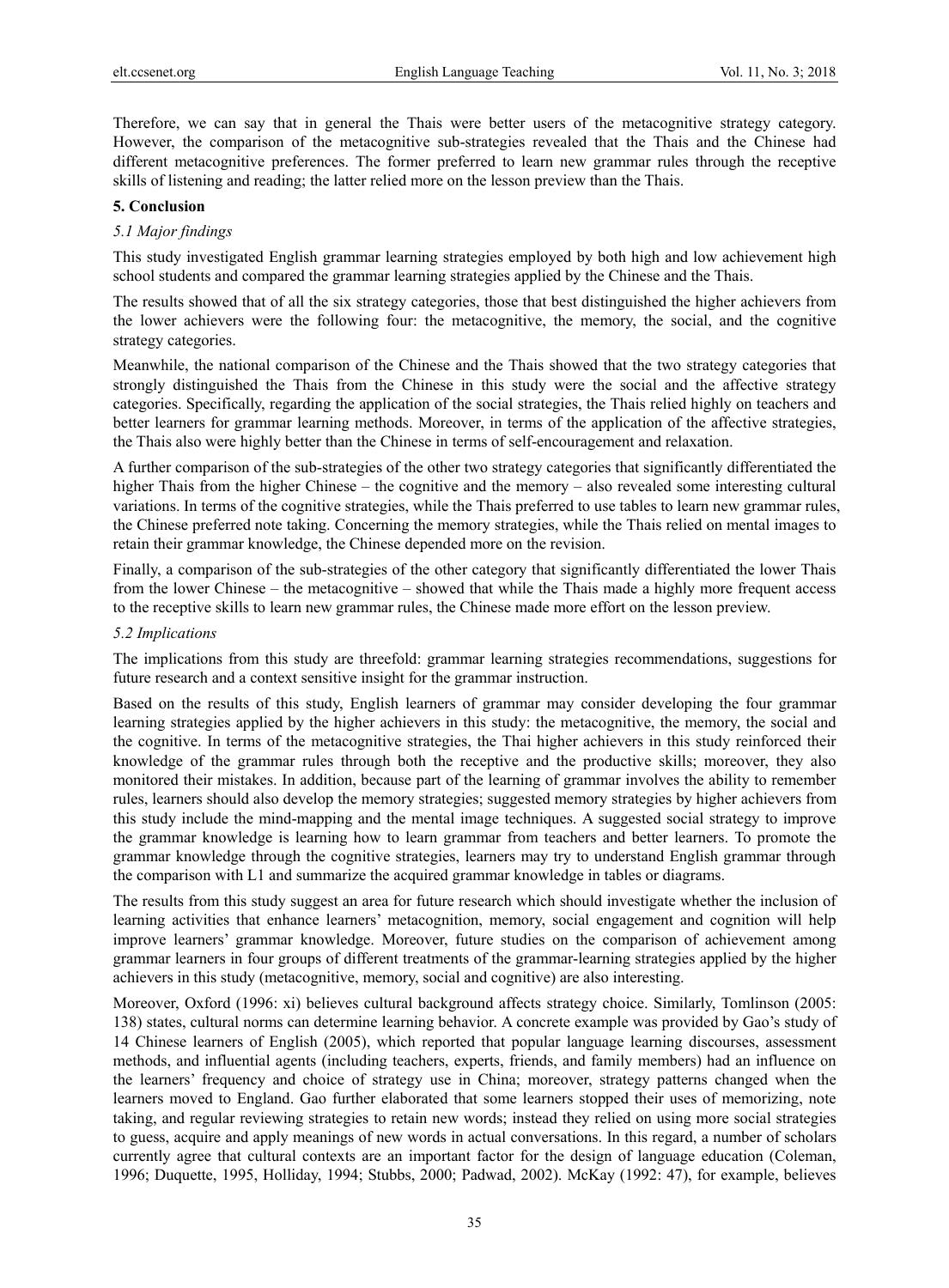classrooms operate within a cultural context which to a large extent determines not only what is to be learned, but also how it is to be learned. Moreover, many scholars also propose that part of what to be learned in a language classroom should include learner-strategy training which must also take into account learners' cultural background (Rees-Miller, 1993, 1994; Chamot & Rubin, 1994). This study provides a useful insight for teachers of English as a foreign language; grammar-learning activities should also properly address to learners' preferred strategies in different cultures. For example, to teach grammar to Thai students, who, based on the results of the study, tend to learn better through activities that include visual, auditory and social tasks. On the other hand, the Chinese, relatively more analytically inclined learners, seem to prefer learning through solitary activities: lesson preview, note taking and revision.

#### **Reference**

- Anderson, N. J. (2005). L2 learning strategies. In E. Hinkel (Ed.), *Handbook of research in second language teaching and learning* (pp. 757-771). Mahwah, NJ: Lawrence Erlbaum.
- Anderson, N. J. (2008). Metacognition and good language learners. In C. Griffiths (Ed.), *Lessons from good language learners* (pp. 99-109). Cambridge: Cambridge University Press. https://doi.org/10.1017/CBO9780511497667.010
- Bade, M. (2008). Grammar and good language learners. In C. Griffiths (Ed.), *Lessons from good language learners* (pp. 174-184). Cambridge University Press. https://doi.org/10.1017/CBO9780511497667.016
- Batstone, R. (1994). *Grammar*. Oxford: Oxford University Press.
- Bayou, Y, (2015). *Grammar Learning Strategies Use of Grade 11 Students at Medhanealem Preparatory School: Gender in Focus* (Unpublished master's thesis). Addis Ababa University, Addis Ababa, Ethiopia.
- Chamot, A. U. (2004). Issues in language learning strategy research and teaching. *Electronic Journal of Forieng Language Teaching, 1*, 12-25
- Chamot, A. U. (2008). Strategy instruction and good language learners. In C. Griffiths (Ed.), *Lessons from good language learners* (pp. 266-281). Cambridge: Cambridge University Press. https://doi.org/10.1017/CBO9780511497667.024
- Chamot, A. U., & Rubing, J. (1994). Comments on Janie Rees-Miller's "A critical appraisal of learner training: Theoretical bases and teaching implications." *TESOL Quarterly, 28*, 771-776. https://doi.org/10.2307/3587559
- Chan, A. Y. W. (2005). Tactics employed and problems encountered by university English majors in Hong Kong in using a dictionary. *Applied Language Learning, 15*(1 & 2), 1-27.
- Cohen, A. D. (1998). *Strategies in learning and using a second language*. New York: Longman.
- Cohen, A. D. (2008). Teaching and assessing L2 pragmatics: What can we expect from learners? *Language Teaching, 41*(2), 215-237. https://doi.org/10.1017/S0261444807004880
- Cohen, A. D. (2011). Second language learner strategies. In Eli Hikel (Ed.), *Handbook of Research in Second Language Teaching and Learning Volume II* (pp. 681-698). New York, NY: Routledge.
- Cohen, A. D., Pinilla-Herrera, A., Thompson, J. R., & Witzig, L. E. (2011). Communicating grammatically: Evaluating a learner strategies website for Spanish grammar. *CALICO Journal, 29*(1), 145-172. https://doi.org/10.11139/cj.29.1.145-172
- Cohen, A. D., Weaver, S. J., & Li, T. Y. (1997). *The impact of strategies-based instruction on speaking a foreign language.* Minneapolis, MN: Center for Advanced Research on Language Acquisition (CARLA), University of Minnesota.
- Coleman, H. (1996). *Society and the language classroom*. Cambridge, UK: Cambridge University Press.
- Dörnyei, Z., & Skehan, P. (2003). Individual Difference in Second Language Learning. In C. J. Doughty, & M. H. Long (Eds.), *The Handbook of Second Language Acquisition* (pp. 589-630). Malden, MA: Blackwell. https://doi.org/10.1002/9780470756492.ch18
- Duquette, G. (1995). *Second language practice*. Clevedon, UK: Miltilingual Matters.
- Duso, E. M. (2007). *Dalla teoria alla pratica: la grammatica nella classe di italiano L2*. Roma: ARACNE editrice.
- Ehrman, M. E., Leaver, B. L., & Oxford, R. L. (2003). A Brief Overview of Individual Differences in Second Language Learning. *System, 31*, 313-30. https://doi.org/10.1016/S0346-251X(03)00045-9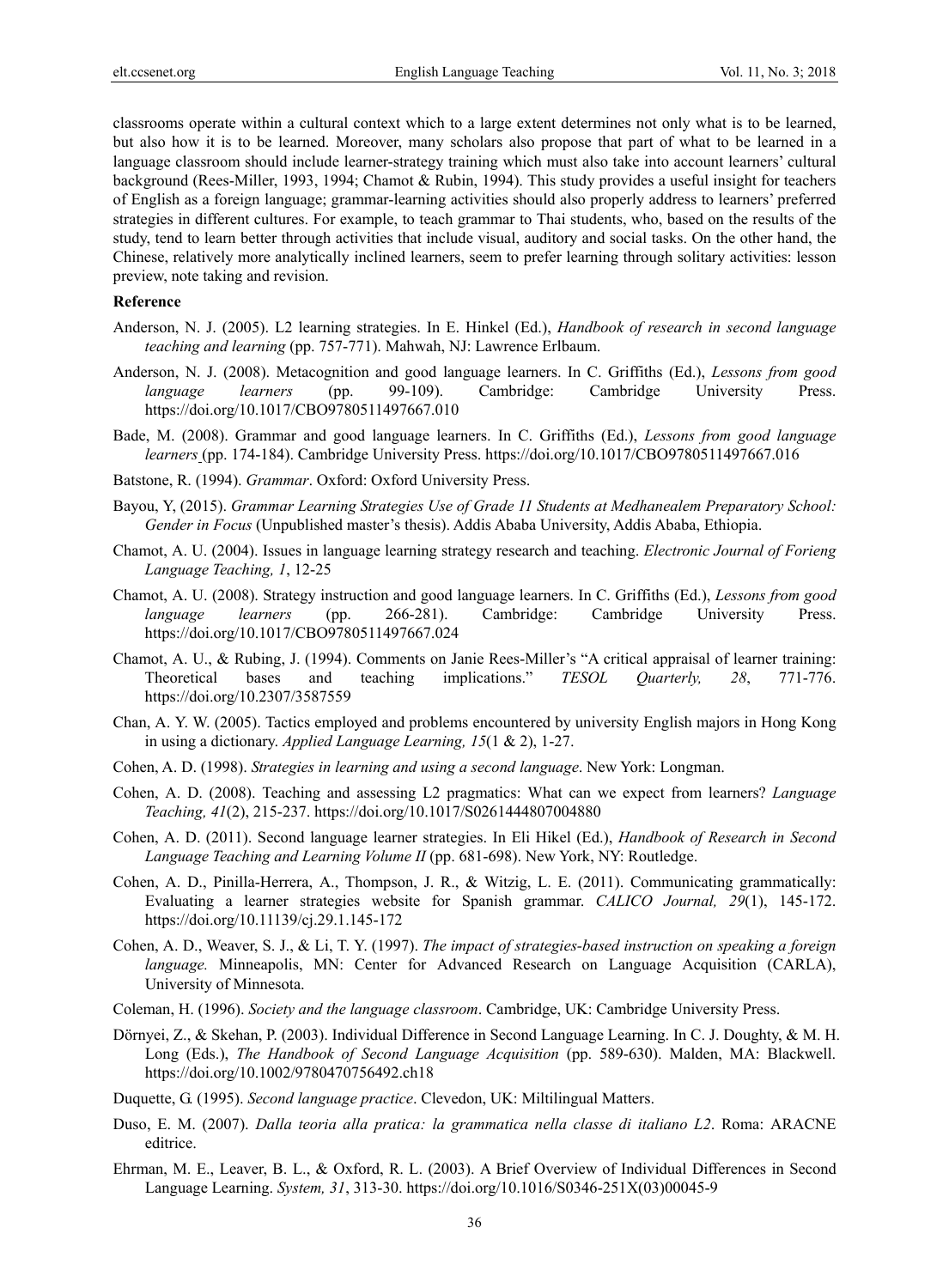- Ellis, R. (2002). Methodological options in grammar teaching materials. In E. Hinkel, & S. Fotos (Eds.), *New perspectives on grammar teaching in second language classrooms* (pp. 155-179). Mahwah, NJ: Lawrence Erlbaum Associates.
- Ellis, R. (2004). Individual Differences in Second Language Learning. In A. Davies, & C. Elder (Eds.), *The handbook of Applied Linguistics* (pp. 525-51). Malden, MA: Blackwell. https://doi.org/10.1002/9780470757000.ch21
- Farjami, H. (2011). The effect of academic study on grammar attitude, grammar motivation and perception of grammar relevance. *Modern Journal of Language Teaching Methods, 1*(2), 68-81.
- Fortune, A. (1992). Self-study grammar practice: Learners' views and preferences. *ELT Journal, 46*, 160-171. https://doi.org/10.1093/elt/46.2.160
- Gao, X. (2005). Understanding changes in Chinese students' uses of learning strategies in China and Britain: A socio-cultural re-interpretation. *System, 34* (1), 55-67.
- Goh, C. (1997). Metacognitive awareness and second language listeners. *ELT Journal, 51*, 361-369. https://doi.org/10.1093/elt/51.4.361
- Griffiths, C. (2010). Strategies of Successful Language Learners. *Journal of English Language Studies, 1*(3), 1-18.
- Harris, V., & Grenfell, M. (2008). *Learning to learn languages: The differential response of learners to strategy instruction*. Unpublished manuscript, London: Department of Educational Studies, University of London.
- Holliday, A. (1994). *Appropriate methodology and social context*. Cambridge, UK: Cambridge University Press.
- Huang, P.-C. (2007). A metacognitive approach to the task demands encountered in business English writing. In Y. Leung, H. Chang, K. Cheung, & W. Dai (Eds.), *Selected papers from the 16th International Symposium and Book Fiar on English Teaching* (pp. 255-265). Taipei: English Teachers' Association – Republic of China.
- Iwai, C. (2006). *Linguistic and pedagogical values of teaching communication strategies: Integrating the notion of communication strategies with studies of second language acquisition*. Hiroshima: Hiroshima City University.
- Larsen-Freeman, D. (2001). Teaching grammar. In M. Celce-Murcia (Ed.), *Teaching English as a second or foreign language* (pp. 251-266). Boston: Heinle & Heinle.
- Larsen-Freeman, D. (2003). *Teaching language: From grammar to grammaring*. Boston: Heinle & Heinle.
- Lightbown, P., & Spada, N. (1999). *How languages are learned* (2nd ed.). New York: Oxford University Press.
- McDonough, J. (2002). The teacher as language learner: Worlds of difference? *ELT Journal, 56*(4), 404-411. https://doi.org/10.1093/elt/56.4.404
- McKay, S. (1992). *Teaching English overseas*. Oxford, UK: Oxford University Press. https://doi.org/10.1093/elt/46.2.199
- Morales, M., & Smith, D. J. (2008a). Spanish learning strategies of some good language learners. *Porta Linguarum, 9*, 167-177.
- Morales, M., & Smith, D. J. (2008b). Las imágenes mentales en la adquisición de la gramática de la segunda lengua: El caso de "ser" y "estar" en español (Mental images in the acquisition of L2 grammar: the case of ser and estar in Spanish). *Revista nebrija de Lingüistica Aplicada a la Enseñanza de Lenguas, 2*(3), 1-24.
- Mystkowska-Wiertelak, A. (2008). The use of grammar learning strategies among secondary school students. In M. Pawlak, (Ed.) *Investigating Language Learning and Teaching* (pp. 139-148). Pozna–Kalisz: Adam Mickiewicz University Press.
- Nunan, D. (1996). Learner strategy training in the classroom: An action research study. *TESOL Journal, 6*(1), 35-41.
- O'Malley, J. M., & Chamot, A. U. (1990). *Learning strategies in second language acquisition*. New York: Cambrige University Press. https://doi.org/10.1017/CBO9781139524490
- Oxford, R. L. (1990). *Language learning strategies: what every teacher should know*. Boston: Heinle & Heinle.
- Oxford, R. L. (Ed.). (1996). *Language learning strategies around the world: Cross-cultural perspectives*. Manoa: University of Hawaii Press.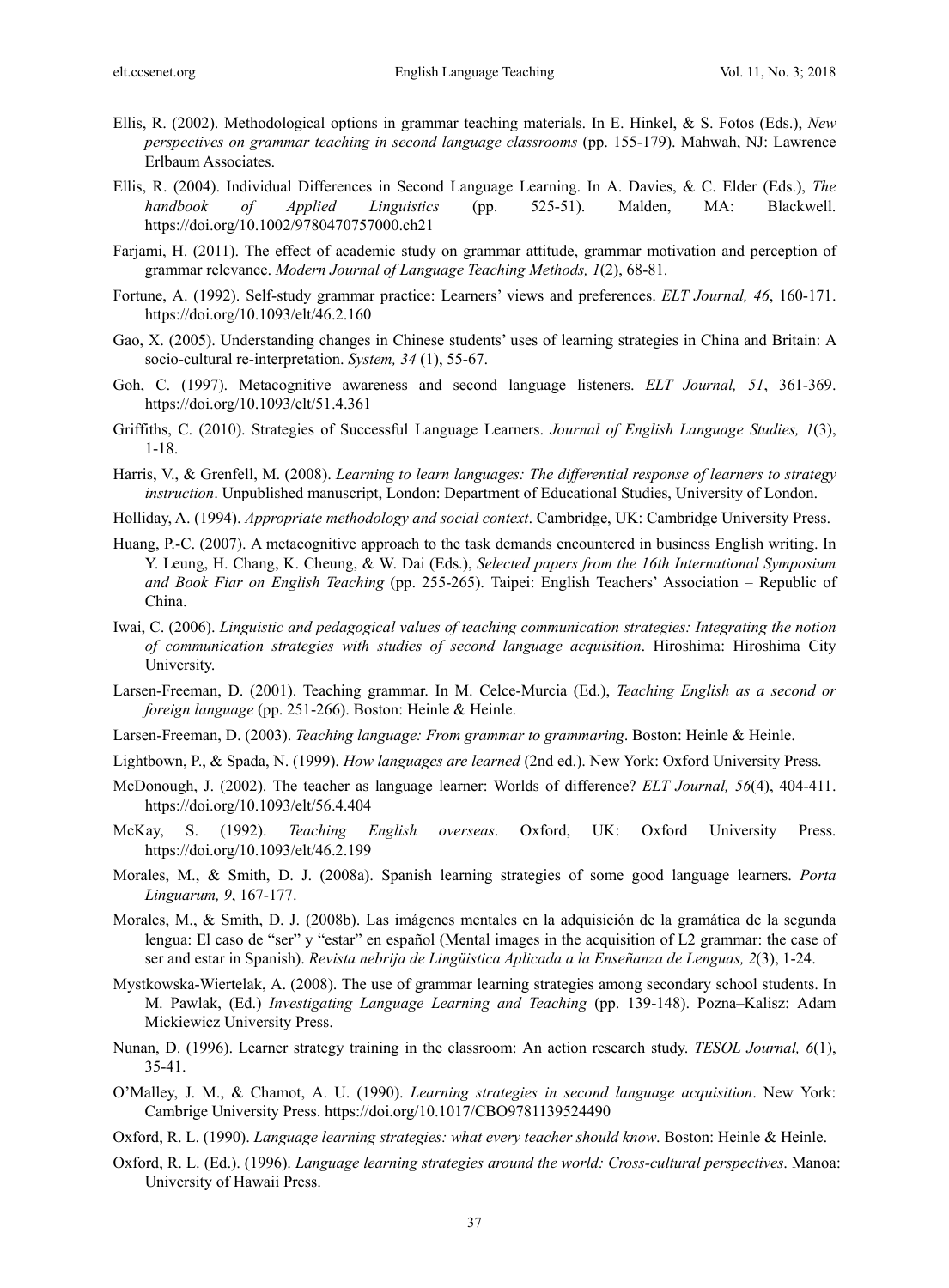- Oxford, R. L. (2001). Language learning strategies. In R. Carter, & D. Nunan (Eds.), *The Cambridge guide to teaching English to speakers of other languages* (pp. 166-172). Cambridge: Cambridge University Press. https://doi.org/10.1017/CBO9780511667206.025
- Oxford, R. L., & Leaver, B. L. (1996). A synthesis of strategy instruction for language learners. In R. L. Oxford (Ed.), *Language learning strategies around the world: Crosscultural perspectives* (pp. 227-246). National Foreign Language Resource Center. Manoa: University of Hawaii Press.
- Oxford, R. L., Lee, K. R., & Park, G. (2007). L2 grammar strategies: the Second Cinderella and beyond. In A. D. Cohen, & E. Macaro (Eds.), *Oxford Applied Linguistics: Language Learner Strategies* (pp. 117-139). Oxford: Oxford University Press.
- Padwad, A. (2002). Review of teaching and learning in the language classroom. *The English Teacher: An International Journal, 5*(2), 191-193.
- Pawlak, M. (2008). Advanced learners' use of strategies for learning grammar: A diary study. In M. Pawlak (Ed.) *Investigating English language learning and teaching* (pp.109-125). Poznań– Kalisz: Adam Mickiewicz University Press.
- Pawlak, M. (2009). Grammar learning strategies and language attainment: Seeking a relationship. *Research in Language, 7,* 43-60. https://doi.org/10.2478/v10015-009-0004-7
- Pontarolo, Giulia (2013) *The role of grammar in EFL instruction: a study on secondary school students and teachers*. (Unpublished doctoral dissertation). Università degli Studi di Padova, Padua, Italy.
- Purpura, J. E. (2004) *Assessing grammar*. Cambridge: Cambridge University Press. https://doi.org/10.1017/CBO9780511733086
- Rees-Miller, J. (1993). A critical appraisal of learner training: Theoretical bases and teaching implications. *TESOL Quarterly, 27*, 679-689. https://doi.org/10.2307/3587401
- Rees-Miller, J. (1994). The author responds. *TESOL Quarterly, 28*, 776-781. https://doi.org/10.2307/3587560
- Robinson, P. (2002). *Individual Differences and Instructed Language Learning*. John Benjamins, Amsterdam. https://doi.org/10.1075/lllt.2
- Rubin, J. (1975). What the "Good Language Learner" Can Teach Us. *TESOL Quarterly, 9*(1), 41-51. https://doi.org/10.2307/3586011
- Rubin, J., Chamot, A. U., Harris, V., & Anderson, N. J. (2007). Intervening in the use of strategies. In A.D. Cohen, & E. Macaro (Eds.), *Language learner strategies: 30 years of research and practice* (pp. 141-160). Oxford: Oxford University Press.
- Saaristo, P. (2015). Grammar is the heart of language: grammar and its role in language learning among Finnish university students. In J. Jalkanen, E. Jokinen, & P. Taalas (Eds.), *Voices of pedagogical development – Expanding, enhancing and exploring higher education language learning* (pp. 279-318). Dublin: Research publishing. http://doi:10.14705/rpnet.2015.000296
- Sharwood Smith, M. (1993). Input enhancement in instructed SLA. *Studies in Second Language Acquisition, 15*, 165-179. https://doi.org/10.1017/S0272263100011943
- Skehan, P. (1989). *Individual differences in second language learning*. London: Arnold.
- Sykes, J. M., & Cohen, A. D. (2008). Observed learner behavior, reported use, and evaluation of a website for learning Spanish pragmatics. In M. Bowles, R. Foote, & S. Perpiñán (Eds.), Second language acquisition and research: Focus on form and function. *Selected Proceedings of the 2007 Second Language Research Forum* (pp. 144-157). Somerville, MA: Cascadilla Press.
- Sykes, J. M., & Cohen, A. D. (2009). Learner perception and strategies for pragmatic acquisition: A glimpse into online learning materials. In C. R. Dreyer (Ed.), *Language and Linguistic: Emerging trends* (pp. 99-135). Hauppauge, NY: Nova Science Publishers.
- Stubbs, M. (2000). Society, education and language: The last 2,000 (and the next 20?) years of language teaching. In H. Trappes-Lomax (Ed.), *Change and continuity in applied linguistics* (pp. 15-37). Clevedon, UK: British Association of Applied Linguistics/Multilingual Matters.
- Sun, M., Mantero, M., & Summers, R. (2014). Chinese Adult Second Language Learners' Learning Strategy and Communicative Strategy Use. *Journal of Second and Multiple Language Acquisition – JSMULA, 2*(1)*,*  22-35.